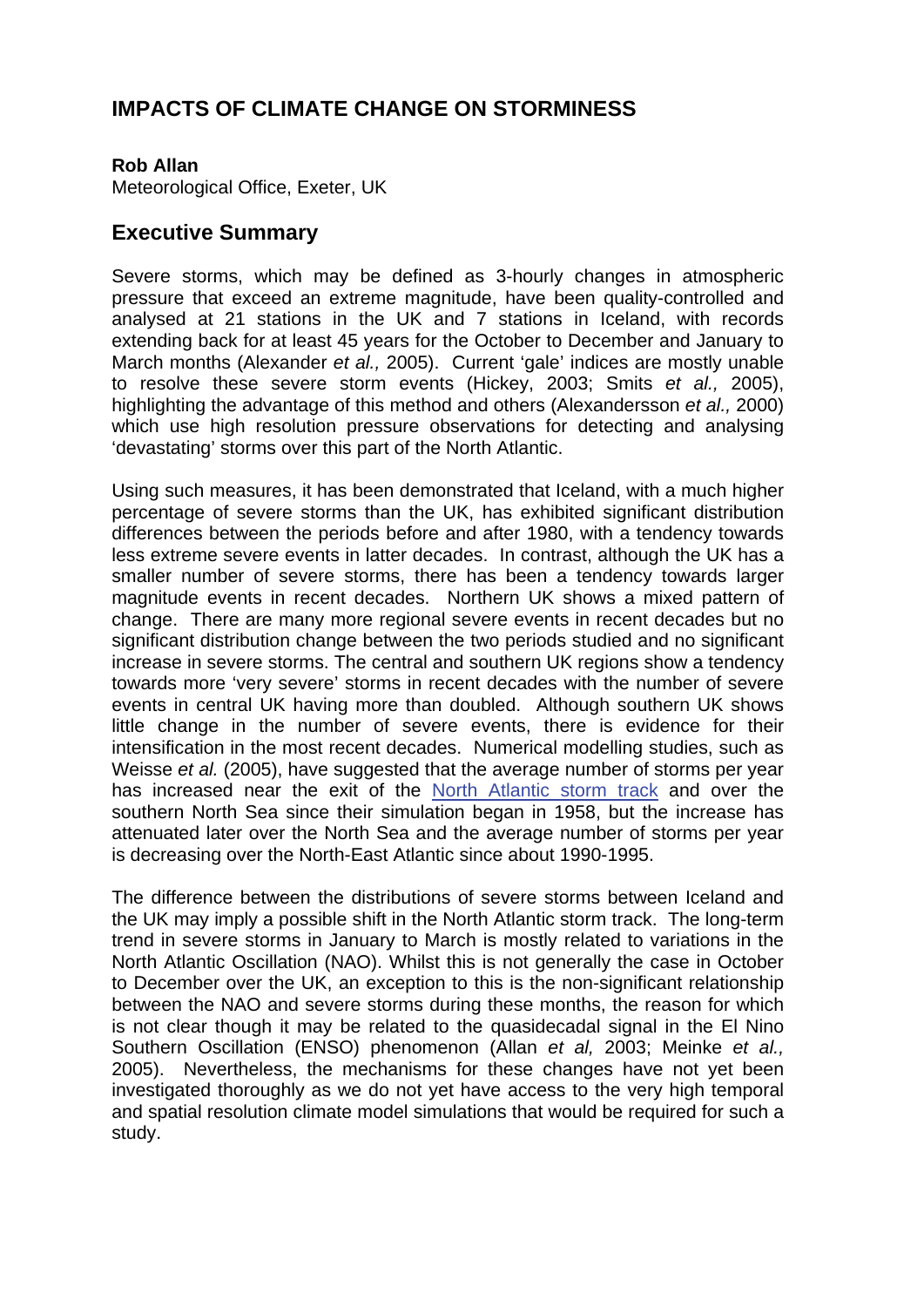Although it is unlikely that 'storminess' in general has significantly changed over the past 200 years in northern Europe (Bärring and von Storch, 2004) it is unclear whether this applies to very intense small-scale storms. Efforts are underway in the Hadley Centre at the Met Office to extend the 3-hourly pressure change analysis back to 1920 over the UK, while the potential exists to investigate whether very long term pressure data series with coarser 12-hourly resolution at about 6 locations in the UK back into the  $18<sup>th</sup>$ -19<sup>th</sup> century can provide a truly centennial scale picture of severe storm nature and changes.



Time series of seasonal extreme storm events (black bars) for the regions and seasons indicated along with the seasonal NAO index (blue). The left hand yaxis represents the number of 'severe storms' occurring over the two regions, while the right hand y-axis denotes the NAO index in standardized units. The smoothed lines represent the decadally averaged values (dark blue) and the number of severe storms (dark grey). The dashed line is a least-squares fit to the data. Red signifies the trend is significant at the 5% level. Source: Alexander *et al*. (2005).